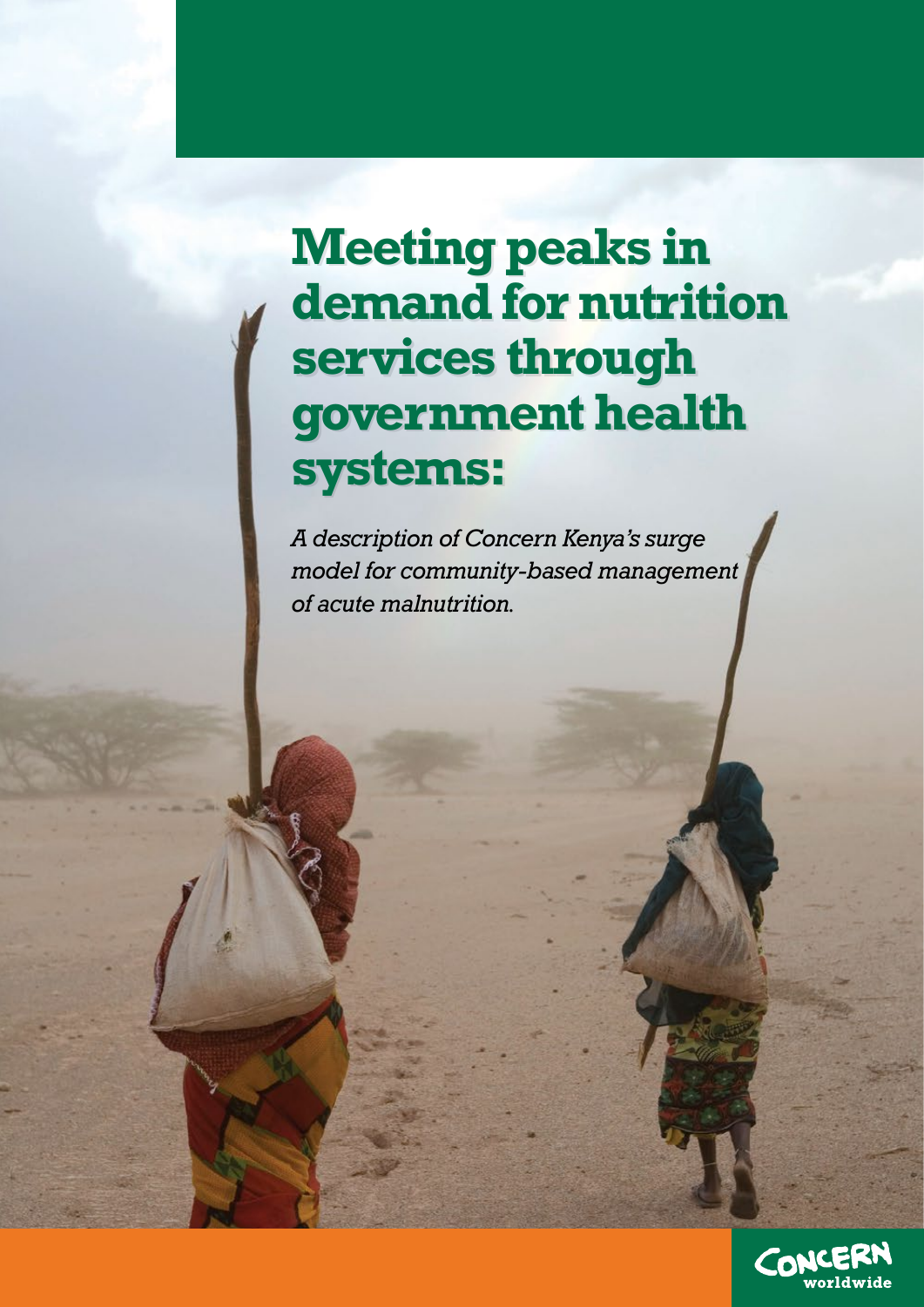pre-emergency planning (despite slow onset of the emergency and early warning); limited use of available data and contextual analysis; and, limited understanding of how and when to scale up interventions. Conclusions drawn at the time indicated the need to establish:

- • Emergency thresholds as part of disaster risk reduction (DRR) to enable the DHMTs to initiate early response to predictable emergencies;
- • Community-based surveillance for early detection of malnutrition (number of cases and trends);
- Indicators and thresholds to facilitate planning and prompt scaling up and down of service provision.

In response to lessons and the rallying call for a new design framework for CMAM programming<sup>11</sup>, Concern and the DHMTs developed the 'CMAM surge model.'

#### **The CMAM Surge Model**

#### **Model principles**

The CMAM surge model is premised on one of the fundamental principles of CMAM, that early detection of malnutrition leads to improved treatment outcomes and fewer cases of SAM, as children are treated before their malnutrition becomes severe. The model affirms that strengthening the capacity of the health system to better manage spikes in demand for services is essential to ensuring quality health services and health systems in the longer term. The model aims to:

*Strengthen the capacity of government health systems to effectively manage increased caseloads of malnutrition during predictable emergencies without undermining the health system, the provision of other services and on-going systems strengthening efforts.*

The CMAM surge model prepares the health system to plan for, detect and respond efficiently to spikes in MAM and SAM prevalence and caseload; while it does not prevent malnutrition it does trigger early action and community mobilisation. It responds to the call for a new design framework for CMAM programming, one that employs capacitybased response thresholds that trigger support based on existing health system capacity; this is reflected in Figure  $1^{12}$ . Overtime, through such an approach, it can be expected that health system capacity to manage spikes in cases of acute malnutrition would improve; this would be reflected in revised upwards capacity thresholds and allow for increased attention to other aspects of service delivery, coverage and quality. The model presupposes therefore that there is some existing health system capacity and local commitment (of managers and health workers) to HSS. Without base capacity and commitment, the health system could potentially be in permanent 'surge' mode, leading to direct service provision by an external agency with no exit strategy in place. Box 1 reinforces the underlying requirements of the model.

#### **Background on CMAM**

The humanitarian community and national governments increasingly recognize that early warning and response are more effective and less costly than late response. While this recognition exists, the relationship between warning and response remains spurious. Early warning in the 2010/2011 food crisis in the Horn of Africa did not lead to early action and resulted in loss of livelihoods and lives<sup>1</sup>. Concern Worldwide (Concern), part of the humanitarian response in the arid and semi-arid lands (ASALs) of northern Kenya, used learning from the response to develop a model of early action for community-based management of acute malnutrition (CMAM). This brief describes the CMAM 'surge model' and its application in Marsabit County by Concern and the Government of Kenya (GoK) $^2$ . The model builds upon Concern's experience implementing CMAM $^3$ in emergency and development contexts more broadly and is informed by the organisation's experience in health system strengthening through its child survival interventions<sup>4</sup>.

There has been wide scale adoption of outpatient treatment for malnutrition over the last decade and a half. These protocols and treatment strategies, known as CMAM<sup>5</sup> have increasingly been incorporated into routine health systems. The approach has particularly revolutionised the treatment of severe acute malnutrition (SAM), through the introduction of decentralised outpatient treatment for uncomplicated cases and inpatient stabilization for more complicated ones. CMAM was adopted as international best practice by the United Nations in 2007 and is being implemented in 60 countries worldwide including Kenya<sup>6</sup>. Although spikes in acute malnutrition are often precipitated by humanitarian emergencies, there is growing recognition that a considerable portion of the global acute malnutrition (GAM) burden exists outside the spotlight of declared emergencies. There is, therefore, a clear need to provide services for acute malnutrition within government-run health systems and to effectively respond to seasonal as well as emergency-related increases in malnutrition as they arise.

While services for acute malnutrition, particularly SAM, have been integrated to some degree into government health services, emergency nutrition responses often run parallel to health systems. They use 'start-stop' modes of engagement, triggered by fixed prevalence thresholds for SAM or GAM<sup>7</sup>. Interaction is often perfunctory, enlisting government health facilities and health workers in externally driven and defined humanitarian responses. Rarely is *existing*

health system capacity acknowledged or built through these interactions<sup>8</sup>. Within this mode of engagement, health systems strengthening (HSS) may be viewed as a 'luxury', suitable only for periods of non-emergency when there is less stress on health services, and using development funding or government resources.

#### **Contextualising the CMAM Surge Model**

In 2010 and 2011, the Horn of Africa had two consecutive seasons with below-average rainfall, resulting in one of the worst droughts in 60 years. In Kenya, this mainly affected the ASALs. In the ASALs, the effects of drought related food insecurity are manifested in high maternal and child malnutrition. Underlying factors which contribute to high levels of malnutrition in these areas include pre-existing chronic and acute food insecurity; poor dietary diversity; poor child care and feeding practices; poor hygiene and sanitation; limited infrastructure, poor health service delivery and market integration; as well as sporadic conflict.

Concern was part of the humanitarian response in Marsabit County and was the lead nongovernmental partner for nutrition in Moyale, Chalbi and Sololo districts<sup>9</sup>. In most of the affected districts of Marsabit County, the emergency response was initiated after the GAM rates were above  $20\%^{10}$ . Despite this, the response was successful in addressing malnutrition through static and outreach provision of health and nutrition services. Post analysis of the response by Concern and District Health Management Teams (DHMTs) revealed that there was a lack of



## **Introduction**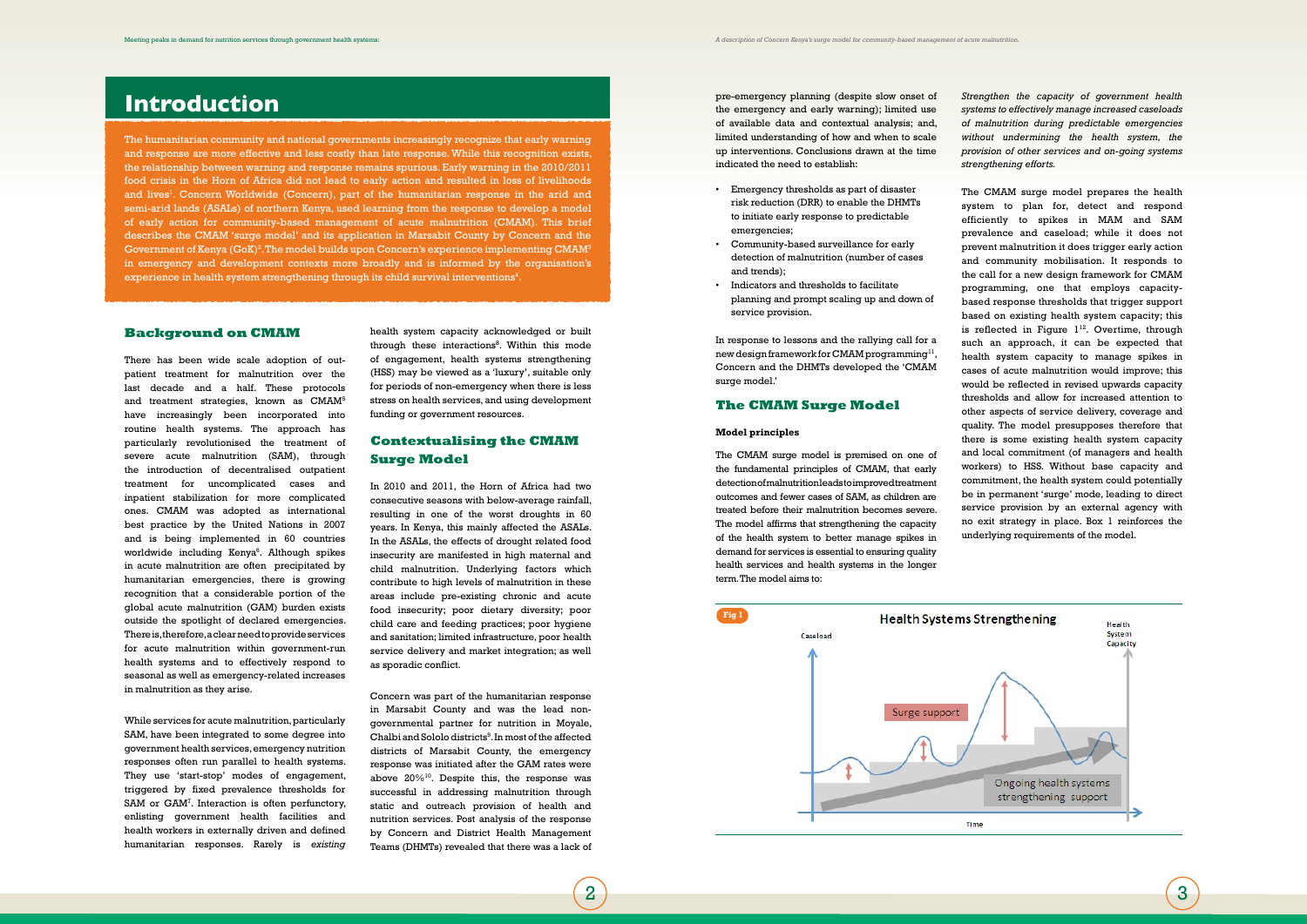#### **Surge components**

The surge model contains a series of components, which align with and reinforce the WHO's health system building blocks $13$ . These are outlined in Table 1. The capacity of a health system to cope with increased needs for curative care for any disease or condition is a key aspect of HSS. It is also a means of promoting preparedness under a broader DRR framework, especially in areas where populations live in a chronic state of food and nutrition insecurity.

Figure 2 provides a visual representation of the components of the surge model. The figure has been presented as a cycle given the chronic nature of food and nutrition insecurity in the ASALs, due to both seasonal peaks and droughtrelated 'nutrition' emergencies. Steps in the cycle are as follows:

**1. Risk analysis:** Facilities implementing the surge model analyse the drivers of increased caseloads of acute malnutrition in their contexts. The intention is to facilitate an understanding of what is considered 'normal' caseload and why, when and to what degree spikes occur. Both supply and demand side factors are considered as part of this. These include seasonal impediments to health seeking behaviour, such as women's workloads, to health 'systems' issues such as absent health workers or a lack of commodities. All factors are triangulated to estimate the expected caseload over the year under different conditions and should be reflected in the caseload seen at the facility. Trends may be quite localised therefore analysis should be done with the staff and community informants at each facility.

**2. Threshold setting:** Thresholds are developed to indicate a critical number of monthly cases at a health facility, above which the type and scale of support changes. These thresholds are defined by the staff at each health facility and should be based on *their* capacity to respond to increasing health and nutrition needs. Caseload records (SAM, MAM, malaria, pneumonia, diarrhea, etc.) of the previous months can help in defining realistic thresholds as well as drawing from staff experiences during times when service needs exceeded available resources or capacity.

**3. Monitor against thresholds:** Caseloads are monitored and compared against thresholds on a monthly basis. This is done using hand drawn wall charts. Once a threshold is exceeded the health facility informs the DHMT, mobilizes its own resources, and, if needed, requests additional support, based on a pre-defined and jointly agreed package. This support should enable the facility to cope with an increasing number of patients without compromising the quality of health services.

**4. Provision of surge support:** The type and level of surge support and how and when it is scaled up and down is formally agreed at district level prior to implementation of the model. Surge support is activated to fill in capacity gaps at different threshold levels in order to allow routine health services to continue without compromising the quality or type of services. Figure 3 outlines the flow of support within the model.

**5. Scaling-down surge support:** Once the caseloads are reducing, support is gradually scaled down until it reaches the pre-surge level. Figure 4 provides a visual representation of the scaling up and down mechanism.

 $\overline{4}$  ) (5

### **Application of the CMAM Surge Model**

The CMAM surge model is being piloted with DHMTs and health workers in three districts of Marsabit County - Moyale, Chalbi and Sololo. Activities commenced in May 2012 and continue to date, and are being implemented in 14 health facilities across the three districts. Implementation of the model is part of a larger ECHO funded project. Initiation of the model involved predefining and costing the surge support package and agreeing on roles and responsibilities, through formal agreement, between Concern and the respective DHMTs. While these aspects of the model are not featured in Figure 2, the parameters of external support<sup>14</sup> need to be set at the initial stage of implementation and require only periodic review. **Risk analysis:** Health facility personnel and DHMT members were supported to identify factors contributing to caseloads of malnutrition seen in the 14 facilities (note, this does not necessarily correlate with caseload in the



community). In the context of Marsabit, the following factors were identified: rainfall, conflict, population movement, workload of households and festivals. Stakeholders then developed graphs of recorded caseloads for children with diarrhoea, pneumonia and severe and moderate acute malnutrition $15$ , and were trained to interpret contextual factors and relate these to observed number of cases. Through this process, health workers could better understand which factors increase prevalence of acute malnutrition and

#### **Table 1 Health system building blocks and surge components**

| <b>Building Block</b>             | <b>Surge components</b>                                                                                                                                                   |
|-----------------------------------|---------------------------------------------------------------------------------------------------------------------------------------------------------------------------|
| Service delivery                  | Pre-defined and agreed surge package and delivery modality                                                                                                                |
| <b>Health Workforce</b>           | Capacity building of health workers and managers on CMAM and the surge model;<br>pre-defined and agreed 'drawn down' plan for additional human resources for health       |
| Information                       | Threshold setting, monitoring, timely communication and triggering (data analysis for<br>triggering response)                                                             |
| Medical products and technologies | Pre-positioning of therapeutic foods, essential medicines and equipment                                                                                                   |
| Financing                         | Costed surge plan, funding modalities identified and in place prior to an emergency                                                                                       |
| Leadership and governance         | Reinforce mandated 'systems' and supportive roles (DHMTs, health workers, NGOs,<br>communities, etc.) Government health managers and health workers in the 'driving seat' |

#### **Surge components**

#### **Box 1: Surge model underlying requirements**

- The CMAM surge model is appropriate for contexts where:
- • There are recurring, seasonal spikes in the prevalence of acute malnutrition, with risk of significant morbidity and mortality;
- "Management of SAM (and moderate acute malnutrition, if appropriate" with "management of acute malnutritior
- nent health systems function to a moderate standard during non-emergency times and appropriate health system strengthening efforts are in place (where indicated).





**Fig 4**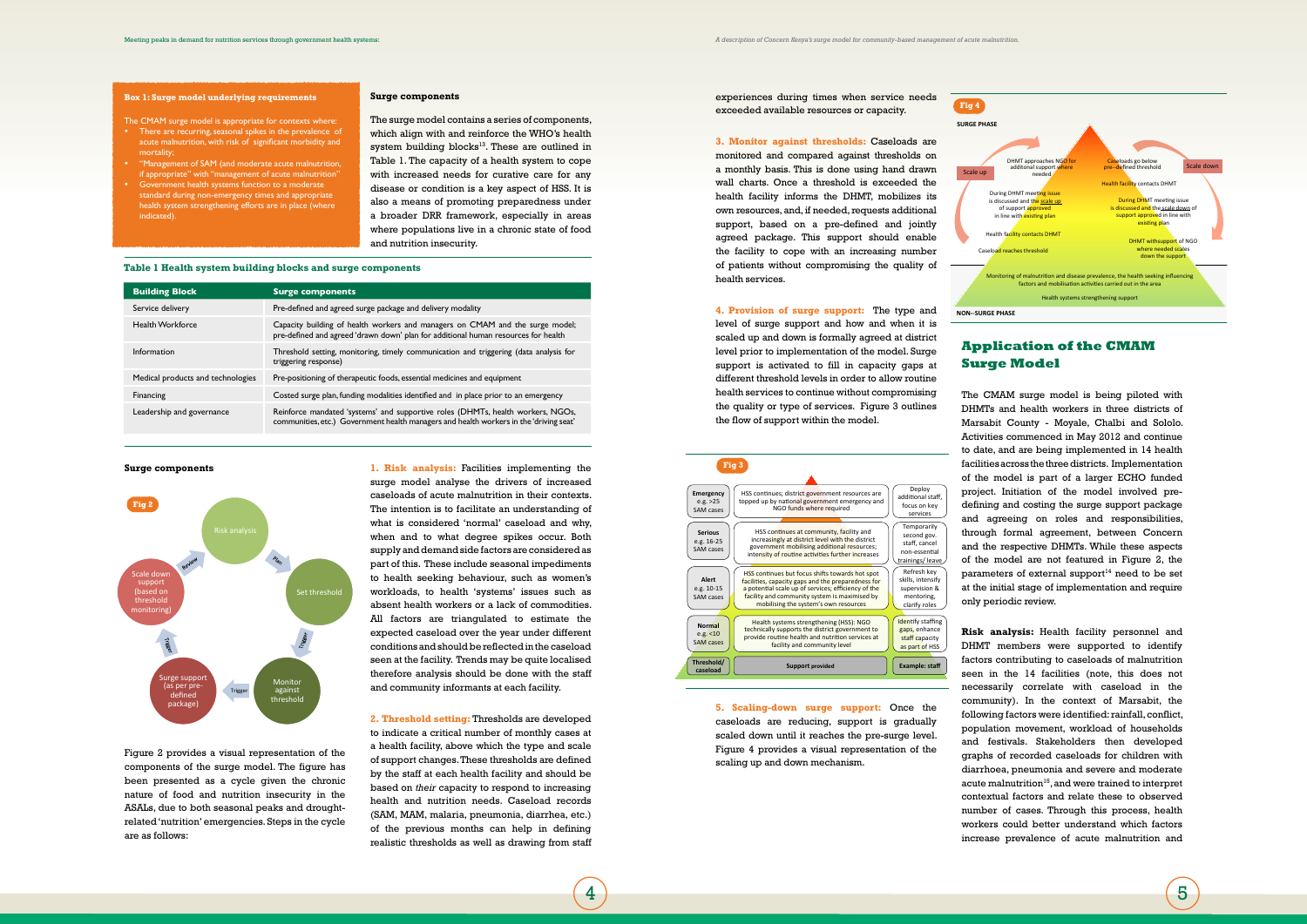which deter health seeking behaviour; from this understanding, spikes in caseload could be predicted.

Health workers also developed an appreciation of the importance of coverage of services and the need to investigate deviations in anticipated caseload. For example, seasonal peaks are expected in July at the onset of the rains when several factors overlap: 1) the number of diarrhoea cases increases, 2) the workload particularly for women increases due to agricultural activities, and 3) most households run out of food stocks. Health workers appreciated the need to investigate with the community reasons for any deviations from anticipated caseload during this period.

For Marsabit stakeholders, the risk analysis was considered a real 'eye opener'. It gave them better predictive skills over future events and an understanding of causal factors. The process was so enlightening that the DHMT in Sololo conducted a similar exercise for all health facilities in the district. Figure 5 presents a replication of one facility's risk analysis.

**Threshold setting**: Health personnel were then supported to define capacity thresholds based on analysis of their *own* ability to respond to an increase in health and nutrition needs. Caseload records for MAM, SAM, diarrhoea and pneumonia from the previous months assisted in defining realistic thresholds as well as drawing from past experience. Capacity has multiple factors – the total number of human resources for health, individual qualifications as well as motivations, equipment, supplies, community support, etc. As a result, threshold levels need to be defined by facility. These were then mapped against four phases - normal, alert, serious and emergency. In the case of Marsabit, thresholds were set for both MAM and SAM.

factors related to service utilisation<sup>16</sup>. Concern is currently testing a community-based surveillance system in order to ensure that trends at health facility level are reflective of the situation in the community. The surveillance system operates through Ministry of Health defined community units – Community Health Committees, Community Health Extension Workers (CHEWs) and Community Health Workers (CHWs).

**Monitor against the threshold:** Monitoring is done on a monthly basis using prepared wall charts to plot caseloads for diarrhoea, pneumonia, MAM and SAM. Data is extrapolated from facility reports, the "source" documents for the Health Management Information System. This exercise does not take long given that the data is already compiled. The thresholds are placed beside the graph and immediately used to compare the recorded cases. In the case of Marsabit, the health facility staff has found the monitoring of caseloads against the thresholds to be an easy task, one which does not take much time but generates crucial insight. The health staff appreciate that they are in the 'driving seat' and that they decide when to request for additional

Decentralised governance allows for flexible and localised decision making, an opportunity for the surge model

support. While the response trigger is SAM and MAM in Marsabit, any disease or condition could be used.

The process of regular plotting of admission data against the threshold enables health workers to track even slight changes in their context over time. It allows for gradual intensification of support as and when this is required based on a pre-agreed package. The model therefore promotes data for decision making at facility level and system efficiencies as external resources serve gap filling requirements for discrete periods of time only. An additional component of the model, one that does not take place at facility level, is community engagement. How effective this component is has significant implications for facility-based thresholds, the accuracy of trend analyses and supply- and demand-side

**Proof of concept:** Conditions in Marsabit County have recovered since the 2011 drought mitigating the need for 'emergency' surge support at scale. However, the model has been 'triggered' 11 times by health workers at pilot health facilities between January and September 2013; in one instance, this reached the emergency threshold level. Box 2 provides details on this event.

The model will be evaluated in 2014 as part of its 'proof of concept' so that it may be scaled up or replicated in other ASAL counties. Lessons learned to date include the following:

- • Acceptance of the model is closely related to its simplicity
- • Incorporating community systems into the model is important and an area for further development
- • Periodic review of the threshold is required given changes in local context (e.g. facility
- 
- 

capacity, health need and health seeking behaviour)

Lessons learned to date and those emerging from formal evaluation will be taken into account in the model's evolution. Watch this space!



**Box 2: Exceeding the emergency threshold in Debel health centre**

Debel health centre is situated in Moyale district and serves a population of approximately 7,500 including 1,400 under five children and 1,800 women of reproductive age. The facility is staffed by one nurse supported by two CHWs. In May 2013, MAM cases exceeded the emergency threshold set at 30 new admissions (actual cases = 35). This triggered surge support from the DHMT and Concern. Support included the secondment of a CHEW and an additional CHW to support the nurse; the provision of weekly on-the-job training and supportive supervision by the DHMT and Concern; the reallocation of supplies and equipment from another health facility and community mobilisation and outreach clinics to the more distant communities. Analysis of the factors contributing to the increased caseload included the following:

- Mass screening and referral by CHWs during community based surveillance data collection
- • Increased diarrhoea in May 2013
- • No general food distribution since March 2013. In addition, the last distribution included maize not rice. Maize is often sold for other commodities as the community prefers rice.
- • Outbreak of camel disease leading to out migration of the camels to a neighbouring district leaving the area with inadequate milk which comprises a big part of the children's diet in the area.
- The nurse was on leave in April 2013 so few admissions were done for that month.

Surge support was gradually reduced and ceased altogether once the caseload returned to normal. The response had the additional benefit of securing a CHEW for the facility on a permanent basis and the repair of the broken equipment (a mother and child scale).